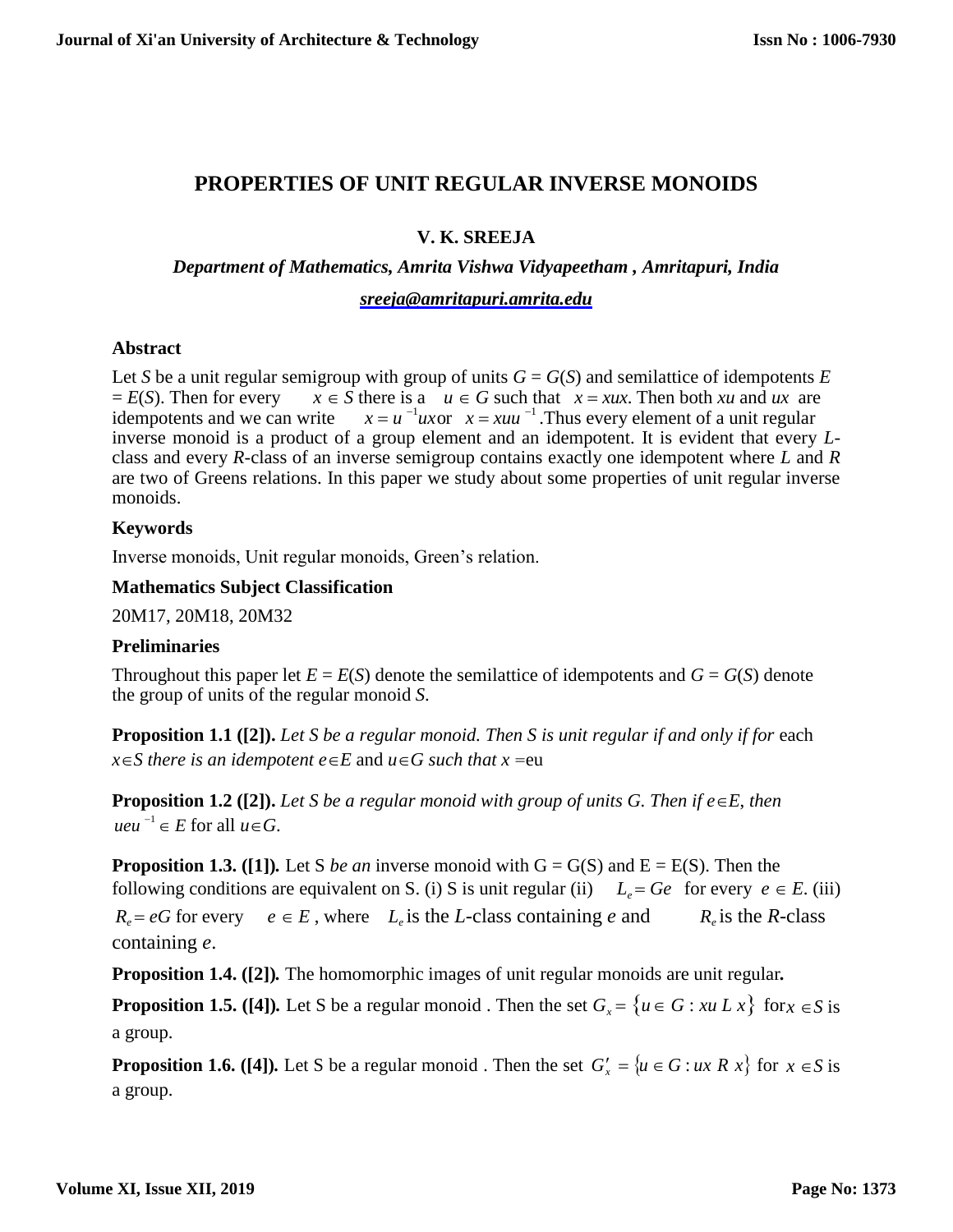**Definition 1.7.** A semigroup S is left simple if  $Sa = S$  for all  $a \in S$  and is called right simple if  $aS = S$  for all  $a \in S$ .

**Definition 1.8.** A semigroup *S* with group of units *G* is strongly unit regular if for any  $x \in S$  there is a  $u \in G$  such that  $x = xux$  and for any  $e, f \in E(S)$  with  $e D f$ , there exists  $v \in G$  such that  $f = v e v^{-1}$ .

If *S* is a monoid with *G* as group of units then we can define the relations  $R_G$  and  $L_G$  on *S* as follows;  $x R_G y \Leftrightarrow x = yu$  for some  $u \in G$ .  $x L_G y \Leftrightarrow x = uy$  for some  $u \in G$ . A unit regular monoid *S* is said to be *R*-strongly unit regular if  $R = R<sub>G</sub>$  and is said to be *L*-strongly unit regular if  $L = L_G$  on *S*, where *R* and *L* are Green's equivalences on *S*.

#### **Unit regular inverse monoids**

**Proposition 2.1.** Let  $\phi: S \to T$  be a homomorphism from a R-strongly unit regular semigroup S *into a semigroup T. Then*  $\phi(S)$  *is R-strongly unit regular.* 

**Proof:** Since *S* is *R*-strongly unit regular, any  $x \in S$  can be written as  $x = eu$ . Hence  $\phi(x) = \phi(e)\phi(u)$ . Since  $\phi(S)$  is an unit regular monoid, by Proposition 1.4, and since  $\phi(e)$ , is an idempotent,  $\phi(u)$  is a unit we get  $\phi(S)$  is *R*-strongly unit regular.

**Proposition 2.2.** Suppose *S* is a inverse unit regular semigroup . Then the following conditions hold:

- $R_e R_f \subseteq R_{eufu^{-1}}$ , where  $e, f \in E(S)$
- $(iii)$   $L_e L_f \subseteq L_{eufu}$ <sup>-1</sup>

Hence  $xy = eufv = eufu^{-1}uv$ . So  $xy \in R_{eufu^{-1}}$ , by Proposition 1.3. **Proof:** (i) Let  $x \in R_e$  and  $y \in R_f$ . Then  $x = eu$  and  $y = fv$ , by Proposition 1.3. (ii) Proof of (ii) follows dually .

**Remark.** Suppose *S* has *E*-centralising group of units, then  $ufu^{-1} = f$  and hence  $R_e R_f \subseteq R_{ef}$  and  $L_e L_f \subseteq L_{ef}$ .

**Theorem 2.3.** Let *S* be a inverse unit regular semigroup with *E*-centralising group of units. Then the following conditions hold :

(i) Each *R*-class is a group.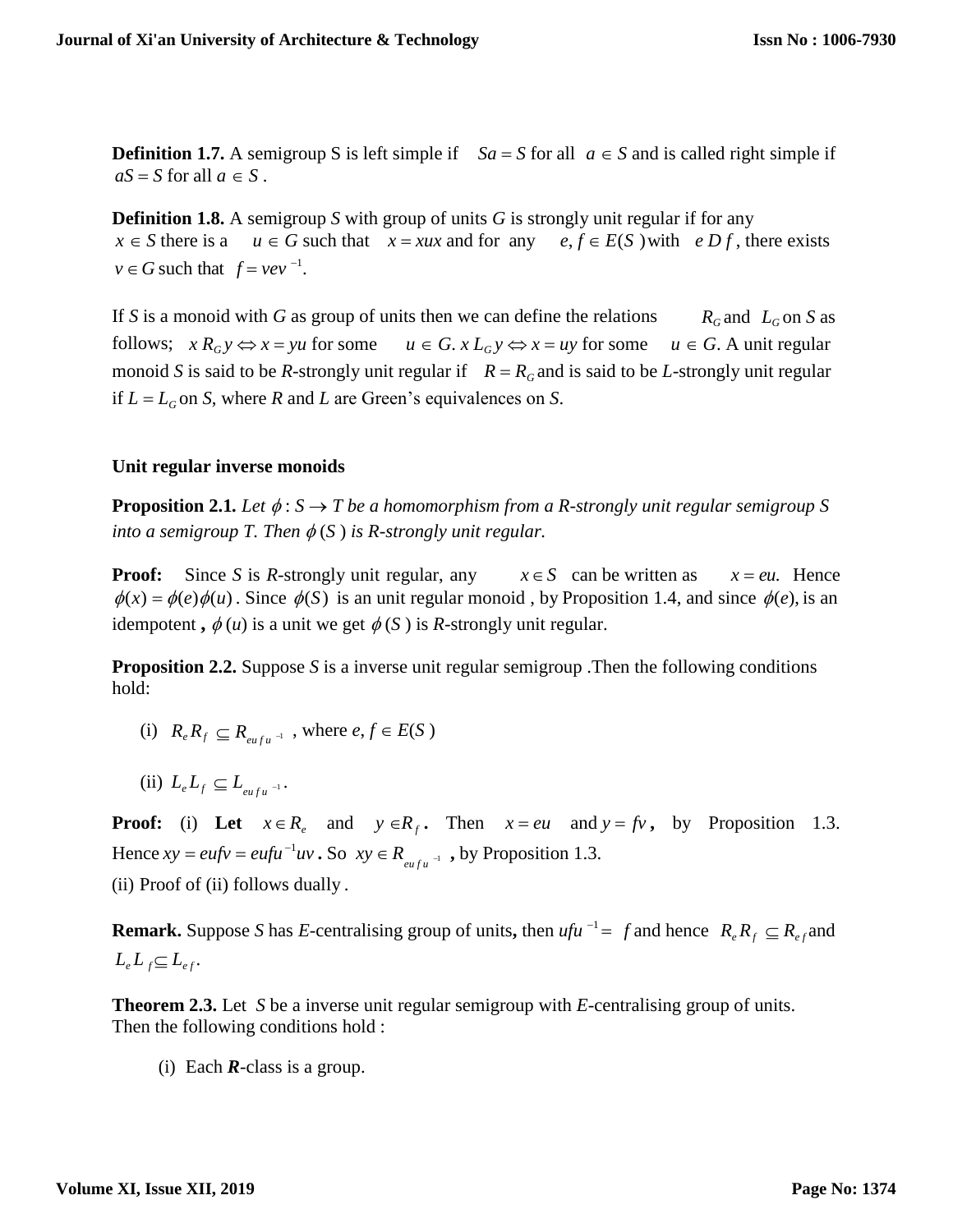- (ii) Each  $L$  class is a group.
- (iii) Each **D**-class is a completely regular semigroup.

**Proof:** (i) Each *R*-class contains a unique idempotent *e*. Let *x* belongs to an *R*-class. Then  $x = eu$ by Proposition 1.3. Also  $x^{-1} = u^{-1}e$ . Evidently *e* acts as the identity element of *R*.

Proof of (ii) follows dually.

(iii) Each **D**-class in a semigroup is a union of *R*-classes and a union of *L-*classes. Since each *R*-class and each *L*-class is a group the result follows.

**Lemma 2.4.** Let *S* be an inverse unit regular monoid with group of units equal to *G* and let  $G_f = \{u \in G : fu \ Lf \}$ . Then for every  $u \in G_f$ ,  $fu = uf$ .

**Proof :** We have  $uf = ufu^{-1}u$ . But  $ufu^{-1}$  is an idempotent and since  $u \in G_f$  implies  $u^{-1} \in G_f$  we get *ufu*<sup>-1</sup>L  $fu^{-1}L f$ . Hence  $ufu^{-1} = f$ , since S is an inverse monoid. So  $uf = fu$ .

**Lemma 2.5** Let *S* be an inverse unit regular monoid with group of units equal to *G* and let  $G_f = \{u \in G : \text{f}u Lf \}$ , where *f* is an idempotent of *S*. Then  $fG_f$  is a subgroup of *S* with *f* acting as the identity element.

**Proof :** Let  $f\mu_1, f\mu_2 \in fG_f$ . Then  $f\mu_1 f\mu_2 = f\mu_1 \mu_2$ , by Lemma 2.4. Also  $(f\mu_1)^{-1} = \mu_1^{-1} f$ . Also  $(fu_1)$   $(fu_1)^{-1} = (fu_1)^{-1} (fu_1) = f$ . So  $fG_f$  is a subgroup of S with f acting as the identity element

**Theorem** 2.6. Let *S* be a unit regular inverse monoid . Then  $T_f = fG_f \cup G_f$  is a unit regular inverse submonoid of *S* with  $G_f$  as group of units of  $T_f$  and the set of idempotents of  $T_f$  as  $\{f\}$ .

**Proof :** The proof follows from Lemma 2.4 and Lemma 2.5.

The proofs of the following lemmas and theorem follows dually.

**Lemma 2.7.** Let *S* be an inverse unit regular monoid with group of units equal to *G* and let  $G'_{f} = \{u \in G : ufRf \}$ . Then for every  $u \in G'_{f}$ ,  $fu = uf$ .

**Lemma 2.8** Let *S* be an inverse unit regular monoid with group of units equal to *G* and let  $G_f = \{u \in G : uf' R f\}$ , where *f* is an idempotent of *S*. Then  $G'_{f}$  is a subgroup of *S* with *f* acting as the identity element.

**Theorem** 2.9. Let *S* be a unit regular inverse monoid. Then  $T'_f = G'_f f \cup G'_f$  is a unit regular inverse submonoid of *S* with  $G_f'$  as group of units of  $T_f'$  and the set of idempotents of  $T_f'$  as  $\{f\}$ .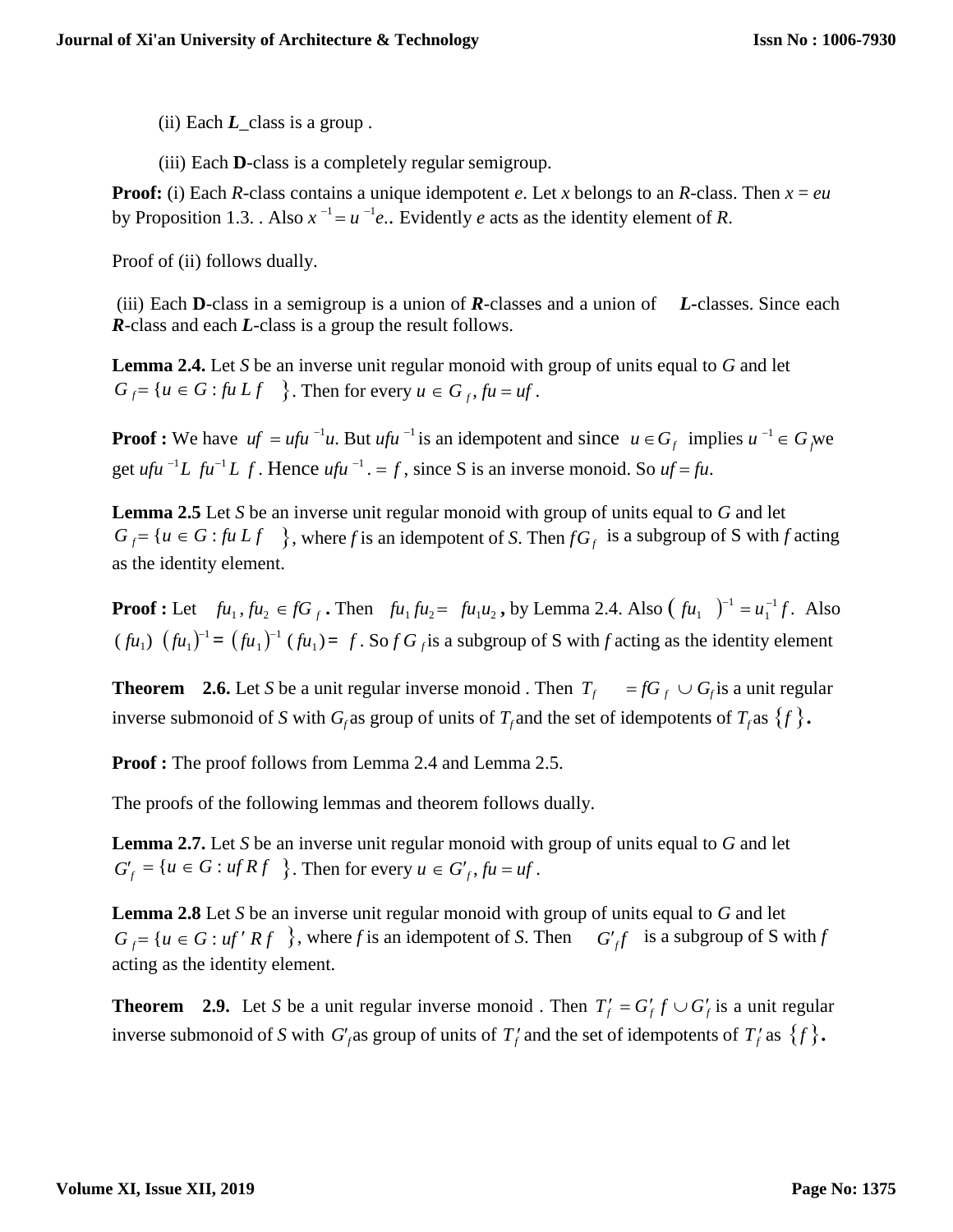**Proposition 2.10.** Let S be an unit regular inverse monoid. Then  $G_e = \{u \in G : veu = e \text{ for some } v \in G\}$  and  $G'_e = \{v \in G : veu = e \text{ for some } u \in G\}.$ 

**Proof :**  $G_e = \{u \in G : eu \, L \, e\}$ . Let  $\{u \in G : veu = e \text{ for some } v \in G\}$  be  $G_1$ . Then we can prove that  $G_e = G_1$ . For that let  $u \in G_e$ . Then *eu L e*. Hence by Proposition 1.3. we get that  $eu = ve$  for some  $v \in G$ . Hence  $v^{-1}eu = e$ . So  $u \in G_1$ . Thus  $G_e \subseteq G_1$ . Conversely assume that  $u \in G_1$ . Then *v eu* = *e* for some  $v \in G$ . Hence  $eu = v^{-1}e$ . But  $v^{-1}e L e$ . So  $eu L e$ . Hence  $u \in G_e$ . So  $G_1 \subseteq G_e$ . Hence  $G_e = G_1$ . So  $G_e = \{u \in G : veu = e \text{ for some } v \in G\}$ . Similarly by Proposition 1.3 we have  $G'_e = \{v \in G : veu = e \text{ for some } u \in G\}.$ 

**Proposition 2.11.** Let *S* be a unit regular monoid which is right simple with *G* as the group of units of *S* and  $E = E(S)$  as the set of idempotents of *S*. Then *S* is a group.

**Proof :** Since *S* is right simple **,**  $R_e = S$  **,** for any  $e \in E(S)$ . Hence  $1 = eu$ , for some  $u \in G$  **,**since S is a unit regular monoid,  $R_1 = G$ . Since  $1 \in E(S)$ , we get  $G = S$ .

**Lemma 2.12.** Let *S* be a unit regular inverse monoid with *E* as the set of idempotents of *S* and *G* as the group of units of *S*. Then *x D y* if and only if there exist  $u, v \in G$  such that  $x = vyu$ .

**Proof :** Since *x D y*, there exists  $z \in S$  such that  $x R z L y$ . Hence there exist  $u, v \in G$  such that  $x = zu$ , and  $z = vy$ , by Proposition 1.3. Hence  $x = vyu$ .

The next Theorem is just a refinement of Theorem 2.3.

**Theorem 2.13.** Let *S* be a unit regular inverse monoid which is also strongly unit regular with *E* as the set of idempotents of *S* and *G* as the *E*-centralising group of units of *S*. Then each *D*-class is a group.

**Proof :** Each *D*-class contains only one idempotent, since if  $e Df$ , where  $e, f \in E$ , then  $f = u^{-1}eu$ , where  $u \in G$ . Since *G* is *E*-centralizing we get  $eu = ue$ . Hence  $f = e$ . Let  $x, y \in D_e$ . Then  $x = v_1 e u_1$ , by Lemma 2.12. Since *G* is *E*-centralising  $x = e u$ ,  $y = e v$ , where  $u, v \in G$ . Hence  $xy = e u v \in D_e$ . Also  $xe = e x = x$  and if  $x = e u$ , where  $u \in G$ ,  $e \in E$  then  $x^{-1} = eu^{-1}$ . Hence each *D*-class *D* is a group with *e* acting as the identity element. *e*